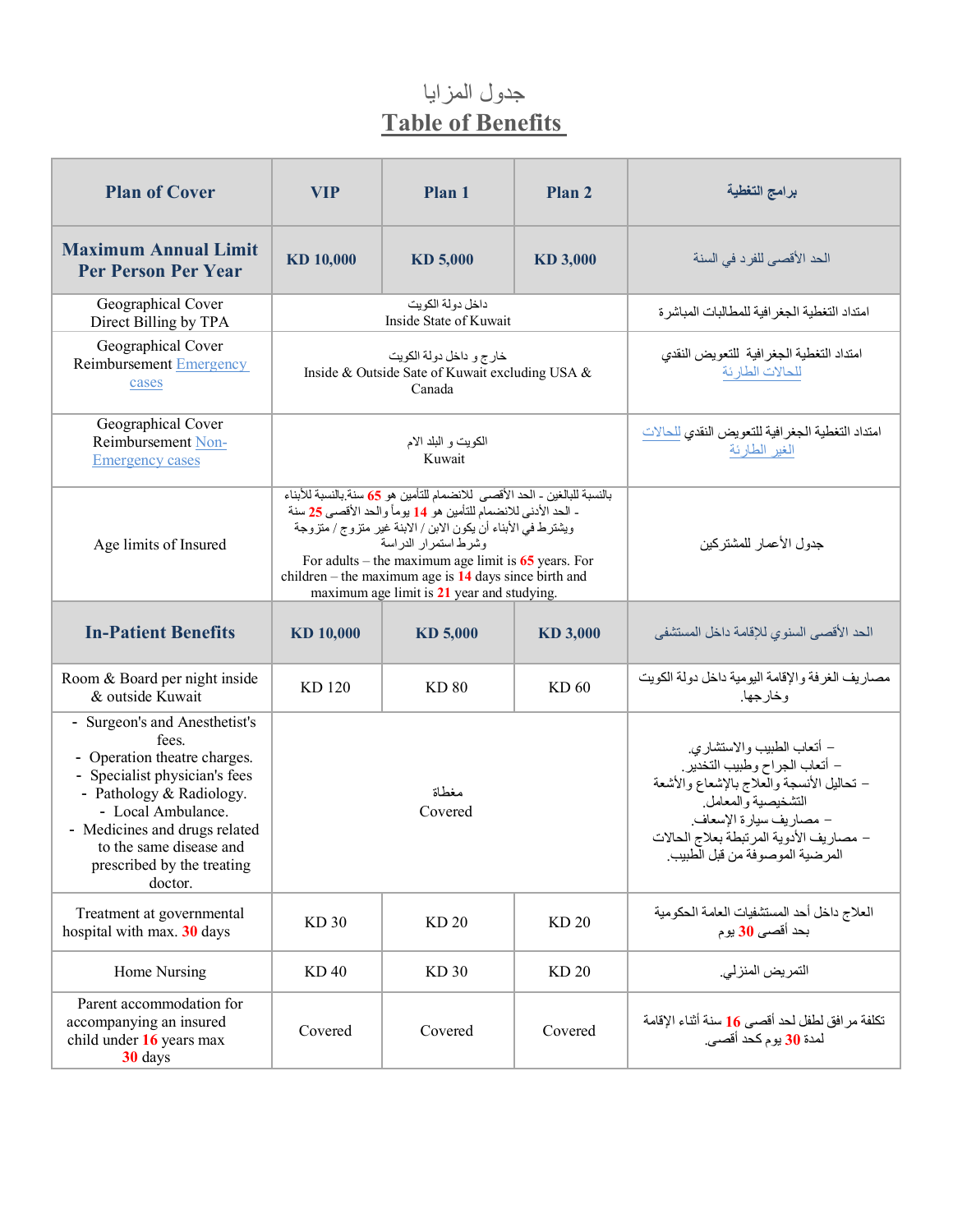| <b>Out-Patient Benefits</b>                                                                                                                                                                                                                | KD 2,000       | KD 1,500                                                    |                                                                                                                                                                                                                                           | الحد الأقصبي السنوي للعلاج بالعيادات<br>الخارجية       |  |  |  |
|--------------------------------------------------------------------------------------------------------------------------------------------------------------------------------------------------------------------------------------------|----------------|-------------------------------------------------------------|-------------------------------------------------------------------------------------------------------------------------------------------------------------------------------------------------------------------------------------------|--------------------------------------------------------|--|--|--|
| <b>Maximum Consultation Fees</b>                                                                                                                                                                                                           | KD 35<br>KD30  |                                                             | KD <sub>15</sub>                                                                                                                                                                                                                          | الاستشارات الطبية وزيارة الطبيب                        |  |  |  |
| Consultations / Visits up to                                                                                                                                                                                                               | 20<br>12<br>15 |                                                             |                                                                                                                                                                                                                                           | عدد الزيار ات / الاستشار ات بحد أقصى                   |  |  |  |
| - Medicines and drugs as<br>prescribed by a registered<br>medical practitioner.<br>- Diagnostic X-ray and<br>laboratory test.<br>- Minor procedures such as<br>suturing, fractures.<br>- Herbal Medicines                                  |                | مغطاة<br>Covered                                            | مصاريف الأدوية الموصوفة من قبل<br>طبيب معتمد<br>– مصاريف الأشعة التشخيصية<br>والاختبارات المعملية<br>العمليات الصغيرة مثل خياطة الجروح<br>والكسور<br>أدوية الأعشاب والمكملات الغذائية                                                     |                                                        |  |  |  |
| - Day care surgery.                                                                                                                                                                                                                        |                | Covered<br>مغطاة                                            |                                                                                                                                                                                                                                           | – العمليات الجر احية اليو مية.                         |  |  |  |
| Physiotherapy subject to accident                                                                                                                                                                                                          | مغطاة          | مغطاة                                                       | مغطاة                                                                                                                                                                                                                                     | العلاج الطبيعي الناتج عن حادث أو عملية                 |  |  |  |
| covered up to                                                                                                                                                                                                                              | Covered        | Covered                                                     | Covered                                                                                                                                                                                                                                   | جراحية مغطى لغاية                                      |  |  |  |
| Physiotherapy Required by                                                                                                                                                                                                                  | 5 جلسات        | غير مغطاة                                                   | غير مغطاة                                                                                                                                                                                                                                 | العلاج الطبيعي بطلب من الطبيب لغاية                    |  |  |  |
| doctor up to                                                                                                                                                                                                                               | 5 sessions     | Not covered                                                 | Not covered                                                                                                                                                                                                                               |                                                        |  |  |  |
| <b>Dental Benefits</b>                                                                                                                                                                                                                     | <b>KD 700</b>  | <b>KD 500</b>                                               | <b>KD 300</b>                                                                                                                                                                                                                             | الحد الأقصى لمنفعة الاسنان                             |  |  |  |
| Extraction.<br>- Abscess<br>Gum treatment<br>- Filling<br>Nerve Removal & root canal.<br>Necessary X-ray and the<br>prescribed medicines by the<br>treating physician.<br>Surgery of the mouth and<br>teeth resulting from an<br>accident. |                | مغطاة<br>Covered                                            | خلع الأسنان أو خلع الجذور<br>– فتح خراج السن.<br>إيقاف النزيف الحاد للثه وعلاجها.<br>– المحشوات.<br>علاج قنوات العصب.<br>الأشعات اللأزمة والأدوية الموصوفة<br>من قبل الطبيب المعالج<br>العمليات الجراحية للفم والأسنان الناتجة<br>عن حادث |                                                        |  |  |  |
| Dental Scaling                                                                                                                                                                                                                             |                | Once a year max KD 20/-<br>مرة واحدة في السنة بحد أقصى -/20 | تنظيف الأسنان                                                                                                                                                                                                                             |                                                        |  |  |  |
| Waiting period from enrollment<br>dater for new members                                                                                                                                                                                    |                | 60 يوم<br>60 days                                           | فترة انتظارللانتفاع بتغطية الأسنان <mark>لجميع</mark><br>ا <b>لمشتركين الجدد</b>                                                                                                                                                          |                                                        |  |  |  |
| Extraction of teeth for children under 12 years not cover (Except the Emergency Cases)<br>خلع الاسنان للأطفال تحت 12 سنة غير مغطى (ماعدا الحالات الحرجة والطارئة)                                                                          |                |                                                             |                                                                                                                                                                                                                                           |                                                        |  |  |  |
| <b>Pregnancy &amp; Maternity</b><br><b>Benefits</b>                                                                                                                                                                                        | KD 1,100       | <b>KD 800</b>                                               | <b>KD 500</b>                                                                                                                                                                                                                             | الحد الأقصى السنوي لتغطية الحمل و<br>الو لادة          |  |  |  |
| Waiting period from enrollment<br>dater for <b>new Female</b><br><b>Members</b>                                                                                                                                                            |                | 10 اشھر<br>10 Months                                        | فترة انتظار للانتفاع بالتغطية من تاريخ<br>الاشتر اك لجميع المشتركات الجدد                                                                                                                                                                 |                                                        |  |  |  |
| Room & Board per night during<br>delivery                                                                                                                                                                                                  | KD 120         | <b>KD 80</b>                                                | KD 60                                                                                                                                                                                                                                     | الحد الاقصى للغرفة خلال عملية الولادة لليوم<br>الو احد |  |  |  |
| Antenatal and postnatal care<br>$(10 \text{ Visits} - 4 \text{ Ultra sound})$<br>- Normal Delivery<br>- Caesarian<br>- Legal Abortion<br>- New Born Baby care from first<br>day during mothers stay<br>- Maternity complication            |                | مغطاة<br>Covered                                            | متابعة الحمل خلال فتر ة التغطبة<br>(10زيارات -4 اشعة سونار)<br>– الولادة الطبيعية<br>– المولادة القيصرية<br>– الحمل خارج الرحم والإجهاض<br>– رعاية المولود منذ اليوم الأول فترة وجود<br>الأم بالمستشفى<br>– تعقيدات الحمل                 |                                                        |  |  |  |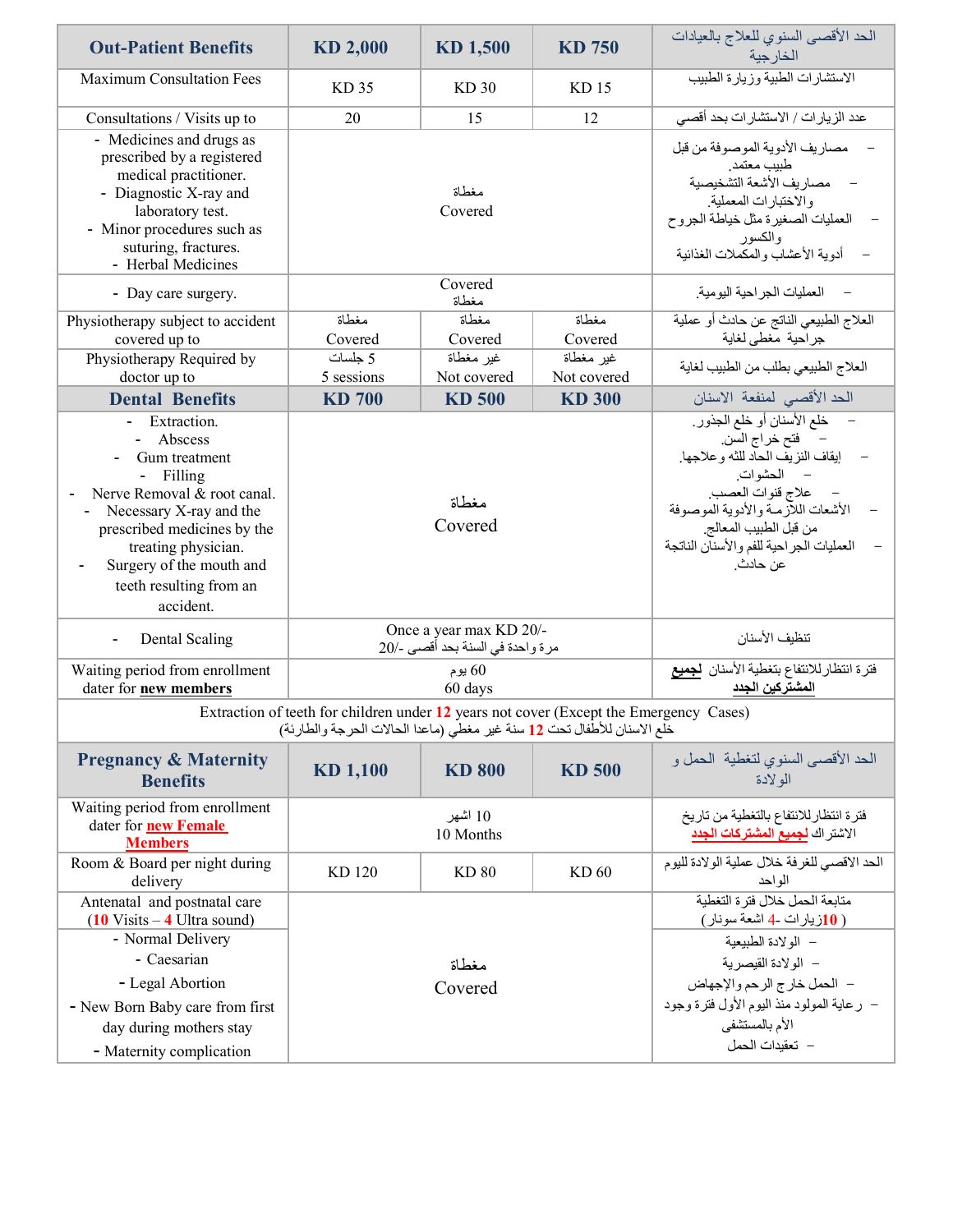| <b>Chronic &amp; Preexisting Benefit</b><br>covered for members<br>with existing insurance<br>only) | KD 800/- | KD 600/-           | KD 400 | الحد الأقصىي لمنفعة الامراض المزمنة و<br>الحالات السابقة(يغطي للافراد للمؤمنين<br>سابقا") |
|-----------------------------------------------------------------------------------------------------|----------|--------------------|--------|-------------------------------------------------------------------------------------------|
| Chronic and preexisting covered for<br>members with existing<br>insurance only                      |          | 3 اشهر<br>3 Months |        | فتر ة انتظار للانتفاع بالتغطية من تاريخ<br>الاشتر اك <mark>فقط للمشتركين الجدد</mark>     |
| Waiting period from enrollment<br>dater for <b>new members</b>                                      |          |                    |        |                                                                                           |

جدول التحملات

## **Table of Deduction**

| <b>Deduction / Co-insurance</b>                                                                                       | <b>VIP</b>             |  | Plan <sub>2</sub><br>Plan 1                                                             | نسب التحمل على المطالبات لجميع التغطيات         |                                         |
|-----------------------------------------------------------------------------------------------------------------------|------------------------|--|-----------------------------------------------------------------------------------------|-------------------------------------------------|-----------------------------------------|
| <b>Plan of Cover</b>                                                                                                  |                        |  |                                                                                         |                                                 | فئات التغطبة                            |
| Based on the policy terms and conditions, the participant<br>is entitled to bear the following amount for each claim: |                        |  | وفقاً لأحكام وشروط هذا العقد فإن المشترك يتحمل القيمة الموضحة فيما يلي عن<br>كل مطالبة. |                                                 |                                         |
| In-Patient                                                                                                            | ( بدون تحمل لفئة VIP ) |  | 10%                                                                                     | $10\%$                                          | الإقامة داخل المستشفى                   |
| <b>Out Patient</b>                                                                                                    | $10\%$                 |  |                                                                                         | العلاج لدى العيادات الخارجية                    |                                         |
| Dental                                                                                                                | $15\%$                 |  |                                                                                         | منفعة العلاج الروتيني للأسنان                   |                                         |
| Pregnancy & maternity                                                                                                 | $10\%$                 |  |                                                                                         | منفعة مصاريف الحمل والولادة                     |                                         |
| M.R.I % CT Scan                                                                                                       | $10\%$                 |  | $25 \%$                                                                                 | $50\%$                                          | اشعة الرنين المغناطيسي والاشعة المقطعية |
| Treatment outside authorized<br>network for Emergency<br>cases                                                        |                        |  | $15\%$                                                                                  |                                                 | العلاج خارج دولة الكويت للحالات الطارئة |
| Treatment outside authorized<br>network for Non-<br>Emergency cases                                                   | $15 \%$                |  |                                                                                         | العلاج خارج دولة الكويت للحالات الغير<br>طار ئة |                                         |